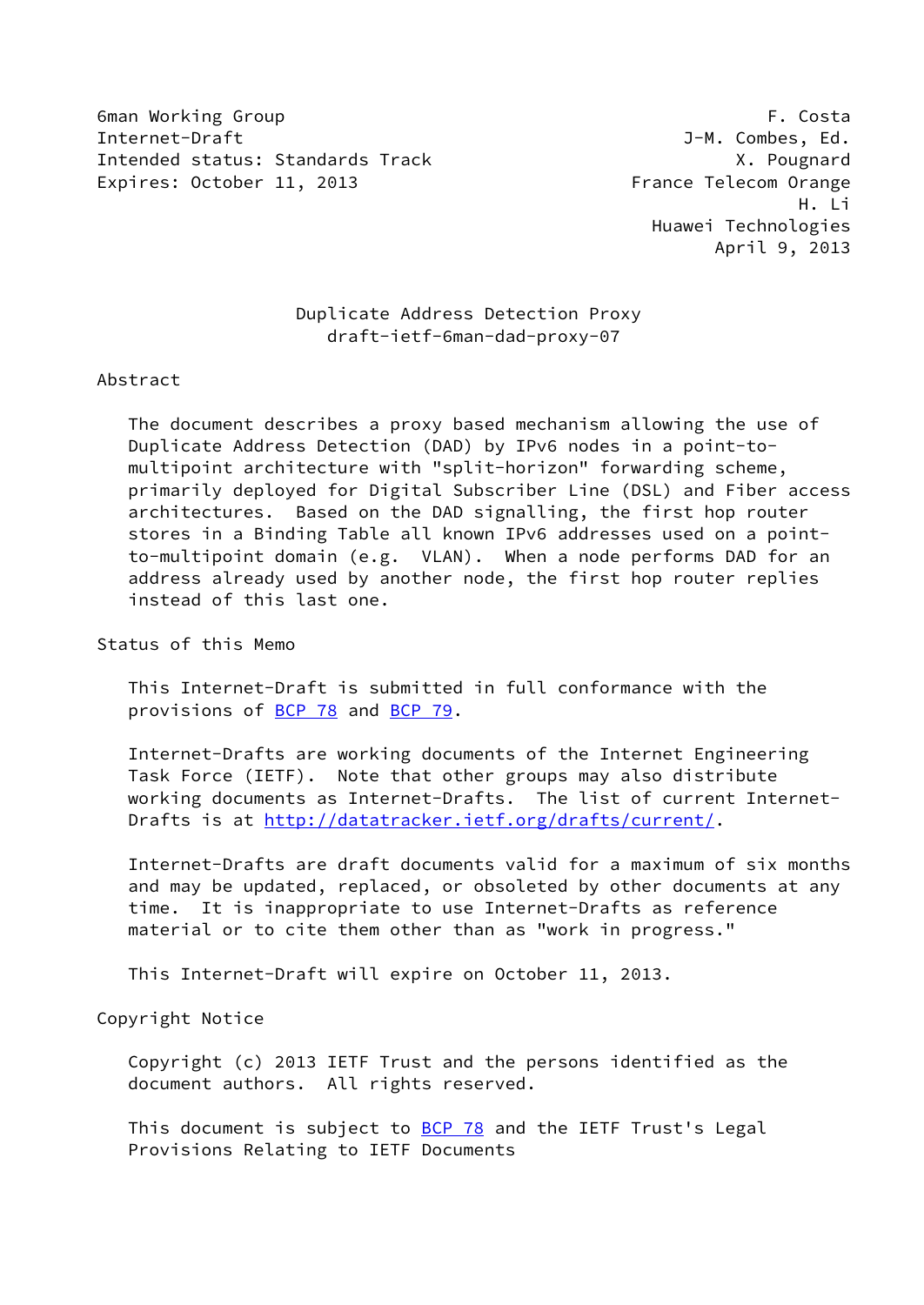# Internet-Draft DAD-Proxy DAD-Proxy April 2013

[\(http://trustee.ietf.org/license-info](http://trustee.ietf.org/license-info)) in effect on the date of publication of this document. Please review these documents carefully, as they describe your rights and restrictions with respect to this document. Code Components extracted from this document must include Simplified BSD License text as described in Section 4.e of the Trust Legal Provisions and are provided without warranty as described in the Simplified BSD License.

# Table of Contents

|                  | $1.1$ . Requirements Language 3                                                                 |  |
|------------------|-------------------------------------------------------------------------------------------------|--|
| 2.               |                                                                                                 |  |
|                  | 3. Why existing IETF solutions are not sufficient? $\frac{4}{1}$                                |  |
|                  | Duplicate Address Detection $\ldots \ldots \ldots \ldots \ldots$<br>3.1.                        |  |
|                  | Neighbor Discovery Proxy 5<br>3.2.                                                              |  |
|                  | 3.3. 6LoWPAN Neighbor Discovery 5                                                               |  |
|                  |                                                                                                 |  |
|                  | 4. Duplicate Address Detection Proxy (DAD-Proxy)                                                |  |
|                  |                                                                                                 |  |
|                  | 4.1. DAD-Proxy Data structure 6                                                                 |  |
|                  |                                                                                                 |  |
|                  | $4.2.1$ . No entry exists for the tentative address $7$                                         |  |
|                  | $4.2.2$ . An entry already exists for the tentative address $7$                                 |  |
|                  | 4.2.3. Confirmation of reachability to check the validity                                       |  |
|                  | of the conflict $\ldots \ldots \ldots \ldots \ldots \ldots \ldots \frac{9}{2}$                  |  |
| $\overline{5}$ . | Manageability Considerations 11                                                                 |  |
| 6.               |                                                                                                 |  |
|                  | Security Considerations $\ldots \ldots \ldots \ldots \ldots \ldots \ldots \underline{11}$<br>7. |  |
|                  | 7.1. Interoperability with SEND 11                                                              |  |
|                  | 7.2. IP source address spoofing protection 11                                                   |  |
|                  |                                                                                                 |  |
|                  | 9.                                                                                              |  |
|                  | 9.1. Normative References 12                                                                    |  |
|                  | $9.2$ . Informative References 12                                                               |  |
|                  | Appendix A. DAD Proxy state machine 13                                                          |  |
|                  |                                                                                                 |  |
|                  |                                                                                                 |  |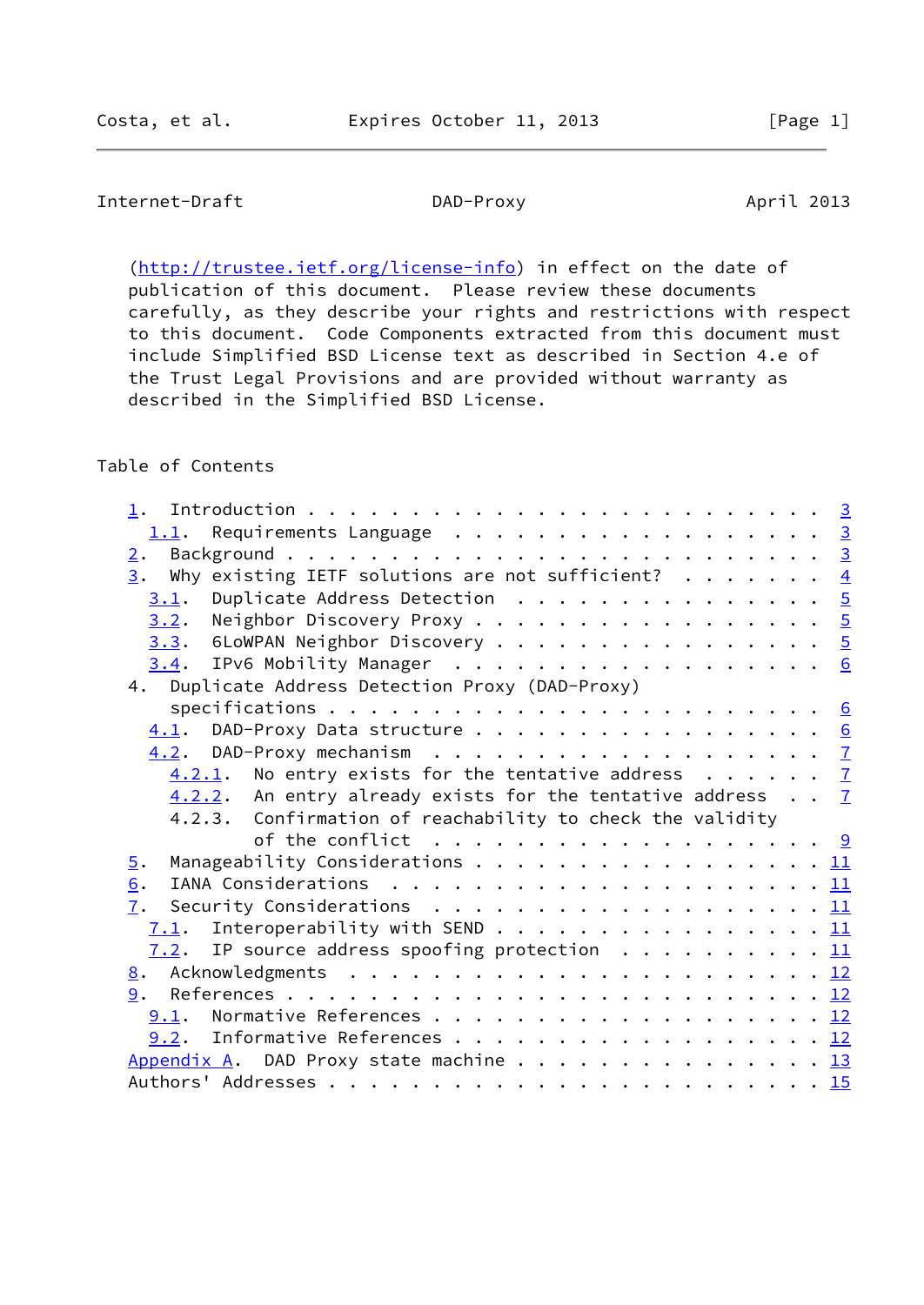Costa, et al. **Expires October 11, 2013** [Page 2]

<span id="page-2-1"></span>Internet-Draft DAD-Proxy April 2013

# <span id="page-2-0"></span>[1](#page-2-0). Introduction

 This document specifies a function called Duplicate Address Detection (DAD) proxy allowing the use of DAD by the nodes on the same point to-multipoint domain with "split-horizon" forwarding scheme, primarily deployed for Digital Subscriber Line (DSL) and Fiber access architectures. It only impacts the first hop router and it doesn't need modifications on the other IPv6 nodes. This mechanism is fully effective if all the nodes of a point-to-multipoint domain (except the DAD proxy itself) perform DAD.

This document explains also why DAD mechanism [[RFC4862](https://datatracker.ietf.org/doc/pdf/rfc4862)] without a proxy cannot be used in a point-to-multipoint architecture with "split-horizon" forwarding scheme (IPv6 over PPP [\[RFC5072](https://datatracker.ietf.org/doc/pdf/rfc5072)] is not affected). One of the main reasons is that, because of this forwarding scheme, IPv6 nodes on the same point-to-multipoint domain cannot have direct communication: any communication between them must go through the first hop router of the same domain.

 It is assumed in this document that Link-layer addresses on a point to-multipoint domain are unique from the first hop router's point of view (e.g. in an untrusted Ethernet architecture this assumption can be guaranteed thanks to mechanisms such as "MAC Address Translation" performed by an aggregation device between IPv6 nodes and the first hop router).

# <span id="page-2-2"></span>[1.1](#page-2-2). Requirements Language

 The key words "MUST", "MUST NOT", "REQUIRED", "SHALL", "SHALL NOT", "SHOULD", "SHOULD NOT", "RECOMMENDED", "MAY", and "OPTIONAL" in this document are to be interpreted as described in [RFC 2119 \[RFC2119](https://datatracker.ietf.org/doc/pdf/rfc2119)].

# <span id="page-2-3"></span>[2](#page-2-3). Background

Terminology in this document follows that in Neighbor Discovery for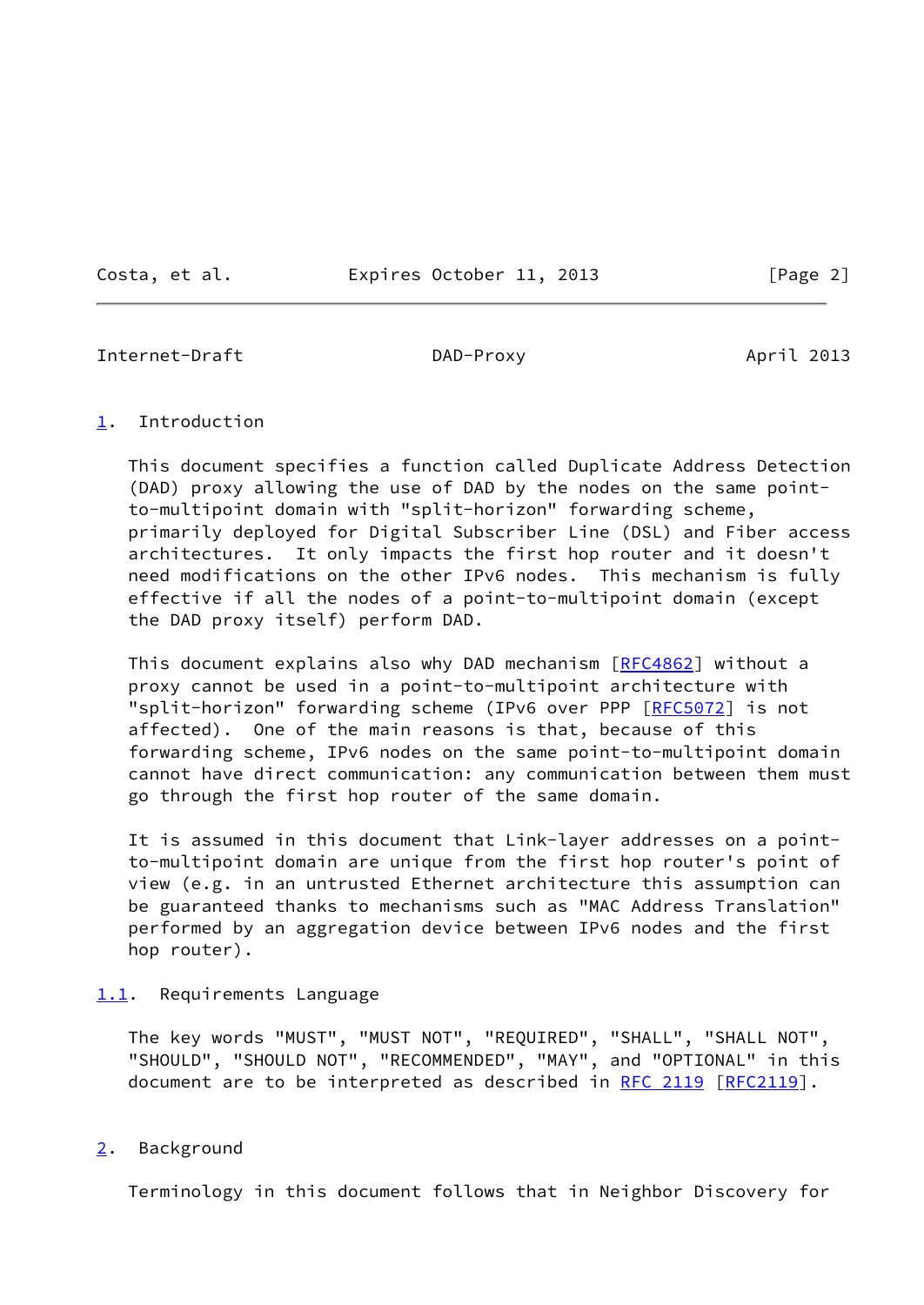IP version 6 (IPv6) [\[RFC4861](https://datatracker.ietf.org/doc/pdf/rfc4861)] and IPv6 Stateless Address Autoconfiguration [[RFC4862](https://datatracker.ietf.org/doc/pdf/rfc4862)]. In addition, this section defines additional terms related to Digital Subscriber Line (DSL) and Fiber access architectures, which are an important case where the solution described in this document can be used:

 Customer Premises Equipment (CPE) The first IPv6 node in a customer's network.

Costa, et al. **Expires October 11, 2013** [Page 3]

<span id="page-3-0"></span>Internet-Draft DAD-Proxy DAD-Proxy April 2013

Access Node (AN)

 The first aggregation point in the public access network. It is considered as a L2 bridge in this document.

 Broadband Network Gateway (BNG) The first hop router from the CPE's point of view.

VLAN N:1 architecture

 A point-to-multipoint architecture where many CPEs are connected to the same VLAN. The CPEs may be connected on the same or different Access Nodes.

split-horizon model

 A forwarding scheme where CPEs cannot have direct layer 2 communications between them (i.e. IP flows must be forwarded through the BNG via routing).

 The following figure shows where are the different entities defined above.

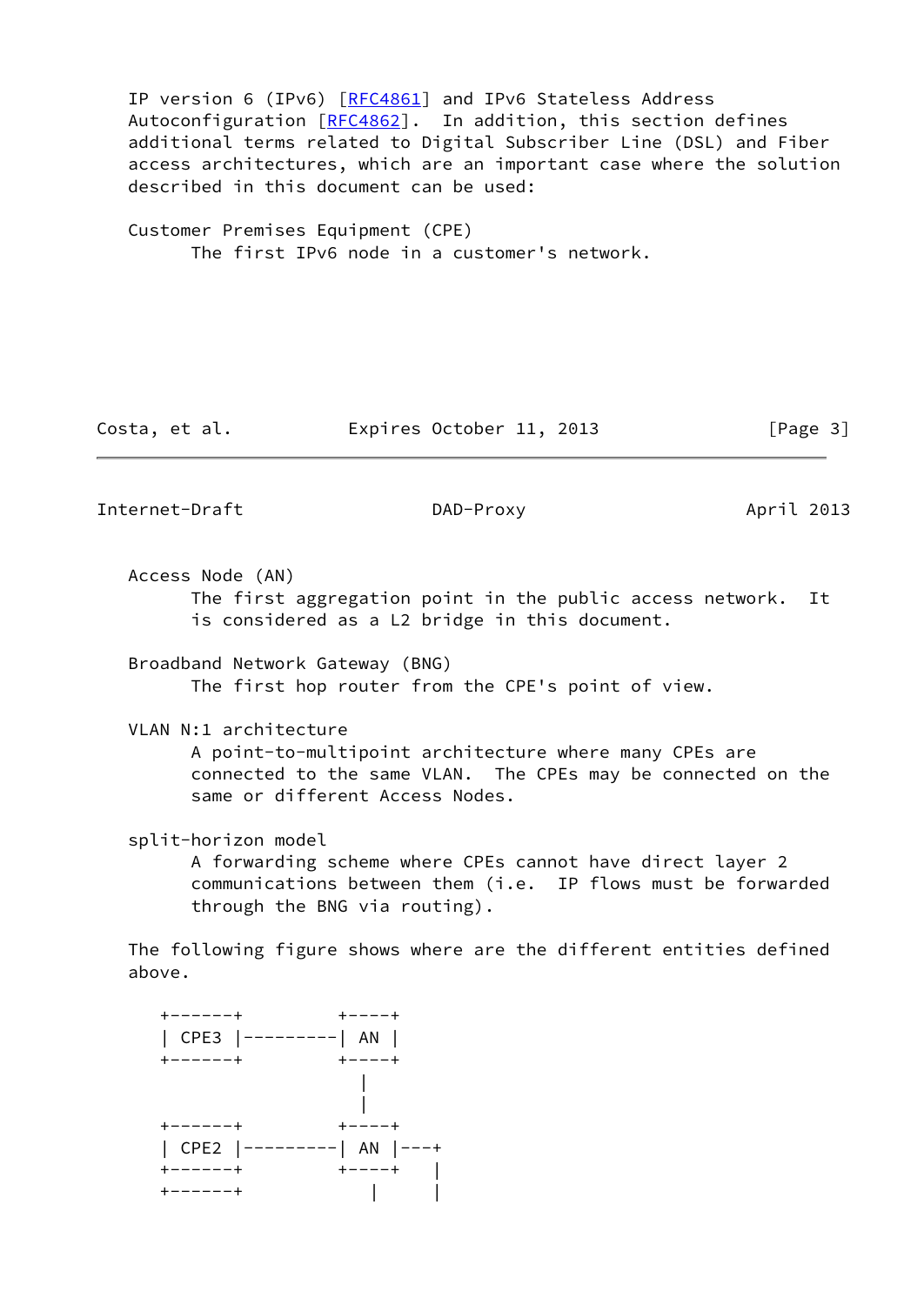|                 | $ $ CPE1 $ $ ------------+ |                                          |  |
|-----------------|----------------------------|------------------------------------------|--|
| $+ - - - - - +$ |                            | $+ - - - - +$                            |  |
|                 |                            | $ $ BNG $ ---$ Internet<br>$+ - - - - +$ |  |

Figure 1: DSL and Fiber access Architecture

<span id="page-4-0"></span>[3](#page-4-0). Why existing IETF solutions are not sufficient?

 In a DSL or Fiber access architecture depicted in Figure 1, CPE1,2,3 and the BNG are IPv6 nodes, while AN is a L2 bridge providing connectivity between the BNG and each CPE. The AN enforces a split horizon model so that CPEs can only send and receive frames (e.g. Ethernet frames) to and from the BNG but not to each other. That said, the BNG is on a same link with all CPE, but one CPE is not on a same link with any other CPE.

| Costa, et al. | Expires October 11, 2013 |  | [Page 4] |  |
|---------------|--------------------------|--|----------|--|
|               |                          |  |          |  |

<span id="page-4-2"></span>Internet-Draft DAD-Proxy April 2013

<span id="page-4-1"></span>[3.1](#page-4-1). Duplicate Address Detection

Duplicate Address Detection (DAD) [[RFC4862](https://datatracker.ietf.org/doc/pdf/rfc4862)] is performed when an IPv6 node verifies the uniqueness of a tentative IPv6 address. This node sends a Neighbor Solicitation (NS) message with the IP destination set to the solicited-node multicast address of the tentative address. This NS message is multicasted to other nodes on the same link. When the tentative address is already used on the link by another node, this last one replies with a Neighbor Advertisement (NA) message to inform the first node. So when performing DAD, a node expects the NS messages to be received by any node currently using the tentative address.

 However, in a point-to-multipoint network with split-horizon forwarding scheme implemented in the AN, the CPEs are prevented from talking to each other directly. All packets sent out from a CPE are forwarded by the AN only to the BNG but not to any other CPE. NS messages sent by a certain CPE will be received only by the BNG and will not reach other CPEs. So, other CPEs have no idea that a certain IPv6 address is used by another CPE. That means, in a network with split-horizon, DAD, as defined in [\[RFC4862](https://datatracker.ietf.org/doc/pdf/rfc4862)], can't work properly without an additional help.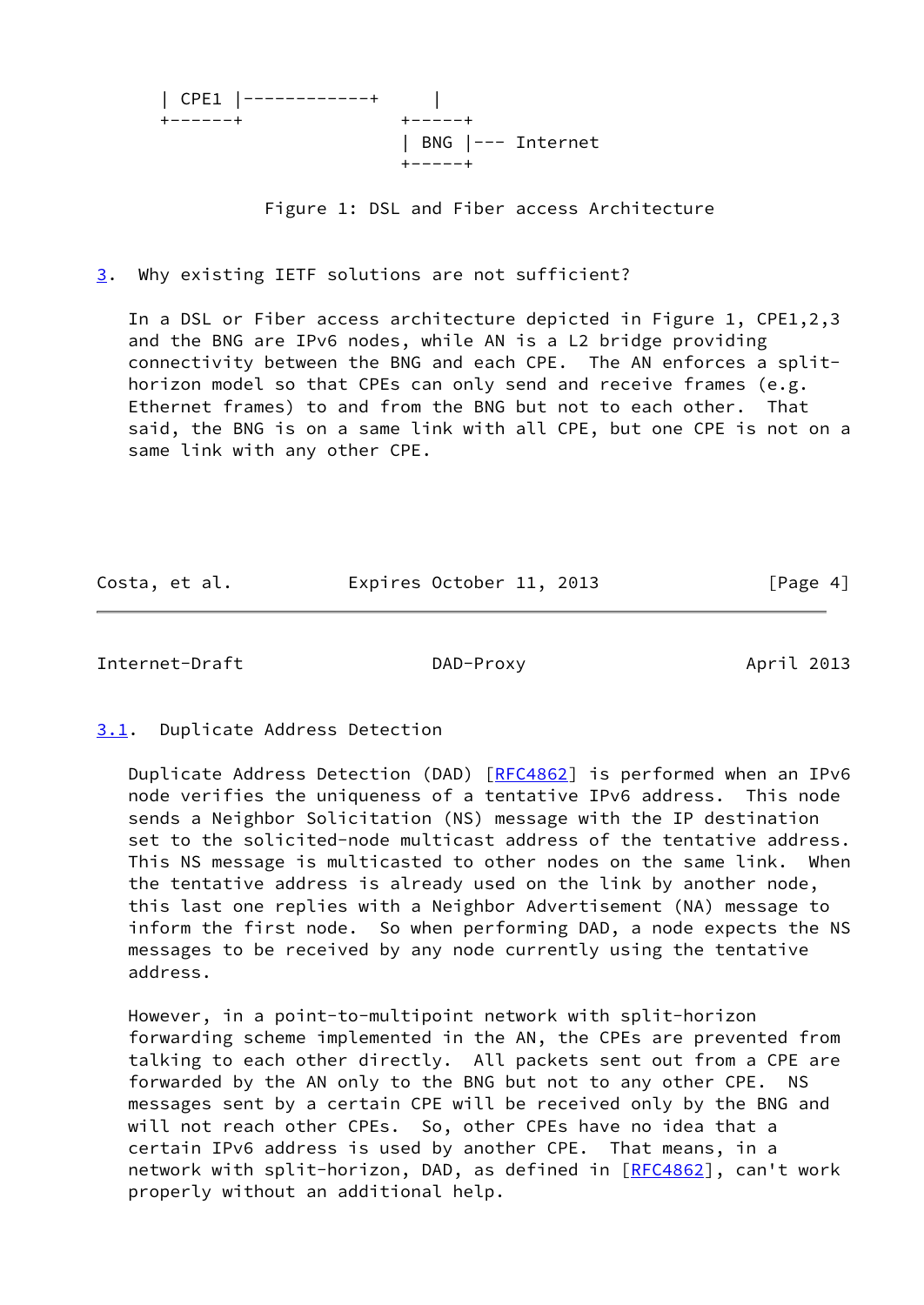### <span id="page-5-0"></span>[3.2](#page-5-0). Neighbor Discovery Proxy

Neighbor Discovery (ND) Proxy [[RFC4389](https://datatracker.ietf.org/doc/pdf/rfc4389)] is designed for forwarding ND messages between different IP links where the subnet prefix is the same. A ND Proxy function on a bridge ensures that packets between nodes on different segments can be received by this function and have the correct link-layer address type on each segment. When the ND proxy receives a multicast ND message, it forwards it to all other interfaces on a same link.

 In DSL or Fiber networks, when the AN, acting as a ND Proxy, receives a ND message from a CPE, it will forward it to the BNG but none of other CPEs, as only the BNG is on the same link with the CPE. Hence, implementing ND Proxy on the AN would not help a CPE acknowledge link-local addresses used by other CPEs.

 As the BNG must not forward link-local scoped messages sent from a CPE to other CPEs, ND Proxy cannot be implemented in the BNG.

### <span id="page-5-1"></span>[3.3](#page-5-1). 6LoWPAN Neighbor Discovery

 [RFC6775] defines an optional modification of DAD for a 6LowPAN. When a 6LoWPAN node wants to configure an IPv6 address, it registers that address with one or more of its default routers using the Address Registration option (ARO). If this address is already owned

| Expires October 11, 2013<br>[Page 5]<br>Costa, et al. |
|-------------------------------------------------------|
|-------------------------------------------------------|

<span id="page-5-3"></span>Internet-Draft DAD-Proxy April 2013

 by another node, the router informs the 6LoWPAN node this address cannot be configured.

 This mechanism requires modifications in all hosts in order to support the Address Registration option.

<span id="page-5-2"></span>[3.4](#page-5-2). IPv6 Mobility Manager

 According to [\[RFC6275](https://datatracker.ietf.org/doc/pdf/rfc6275)], a home agent acts as a proxy for mobile nodes when they are away from the home network: the home agent defends an mobile node's home address by replying to NS messages with NA messages.

 There is a problem for this mechanism if it is applied in a DSL or Fiber public access network. Operators of such networks require a NA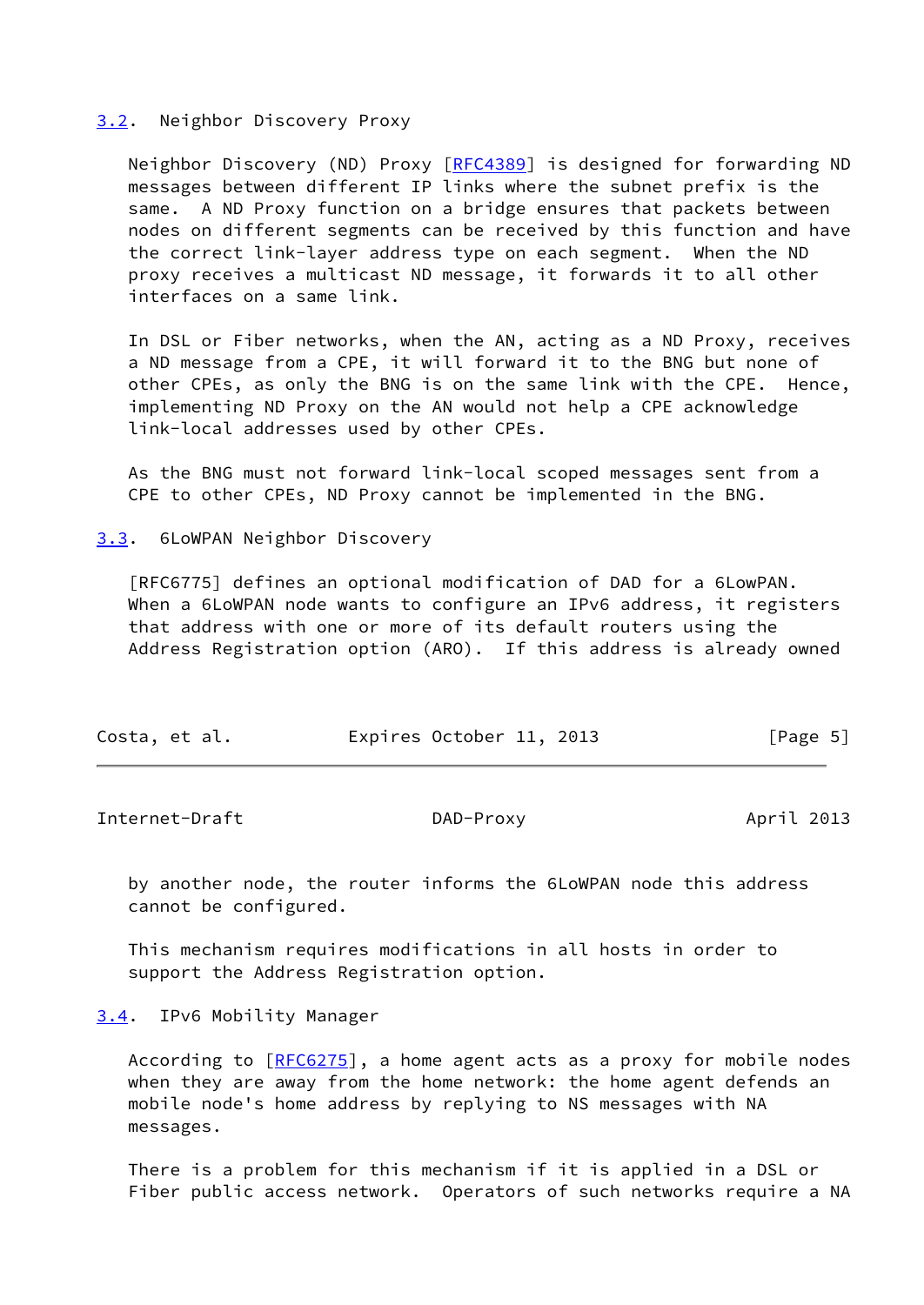message is only received by the sender of the corresponding NS message, for security and scalability reasons. However, the home agent per [[RFC6275](https://datatracker.ietf.org/doc/pdf/rfc6275)] multicasts NA messages on the home link and all nodes on this link will receive these NA messages. This shortcoming prevents this mechanism being deployed in DSL or Fiber access networks directly.

<span id="page-6-2"></span>[4](#page-6-2). Duplicate Address Detection Proxy (DAD-Proxy) specifications

 At first, it is important to note that as this mechanism is strongly based on DAD [\[RFC4862](https://datatracker.ietf.org/doc/pdf/rfc4862)], it is not completely reliable and the goal of this document is not to fix DAD.

<span id="page-6-0"></span>[4.1](#page-6-0). DAD-Proxy Data structure

 A BNG needs to store in a Binding Table information related to the IPv6 addresses generated by any CPE. This Binding Table can be distinct from the Neighbor Cache. This must be done per point to multipoint domain (e.g. per Ethernet VLAN). Each entry in this Binding Table MUST contain the following fields:

o IPv6 Address

o Link-layer Address

 For security or performances reasons, it must be possible to limit the number of IPv6 Addresses per Link-layer Address (possibly, but not necessarily, to 1).

 On the reception of an unsolicited NA (e.g., when a CPE wishes to inform its neighbors of a new link-layer address) for an IPv6 address already recorded in the Binding Table, each entry associated to this

| Costa, et al. |  | Expires October 11, 2013 |  | [Page 6] |  |
|---------------|--|--------------------------|--|----------|--|
|               |  |                          |  |          |  |

<span id="page-6-1"></span>Internet-Draft DAD-Proxy DAD-Proxy April 2013

 IPv6 address MUST be updated consequently: the current Link-layer Address is replaced by the one included in the unsolicited NA message.

 For security or performances reasons, the Binding Table MUST be large enough for the deployment in which it is used: if the Binding Table is distinct from the Neighbor Cache, it MUST have at least the same size as this last one. Implementations MUST either state the fixed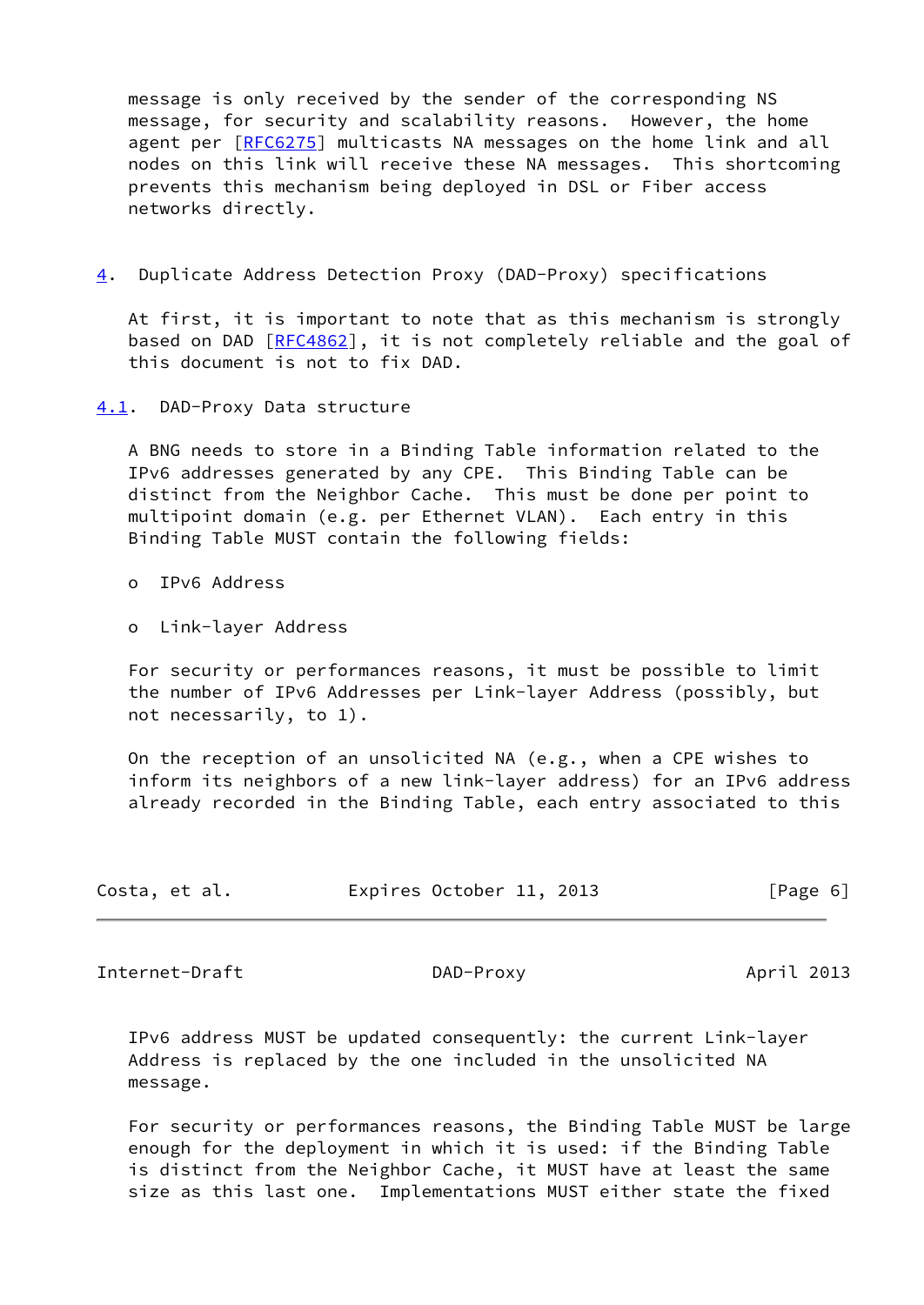size of Binding Table that they support or make the size configurable. In the latter case, implementations MUST state the largest Binding Table size that they support. Additionally, implementations SHOULD allow an operator to enquire the current occupancy level of the Binding Table to determine if it is about to become full. Implementations encountering a full Binding Table will likely handle it in a way similar to NS message loss.

 It is recommended to apply technical solutions to minimize the risk that the Binding Table becomes full. These solutions are out of the scope of this document.

<span id="page-7-0"></span>[4.2](#page-7-0). DAD-Proxy mechanism

When a CPE performs DAD, as specified in  $[REC4862]$ , it sends a Neighbor Solicitation (NS) message, with the unspecified address as the source address, in order to check if a tentative address is already in use on the link. The BNG receives this message and MUST perform actions specified in the following sections based on the information in the Binding Table.

<span id="page-7-1"></span>[4.2.1](#page-7-1). No entry exists for the tentative address

 When there is no entry for the tentative address, the BNG MUST create one with the following information:

- o IPv6 Address Field set to the tentative address in the NS message.
- o Link-layer Address Field set to the Link-layer source address in the Link-layer Header of the NS message.

The BNG MUST NOT reply to the CPE or forward the NS message.

<span id="page-7-2"></span>[4.2.2](#page-7-2). An entry already exists for the tentative address

 When there is an entry for the tentative address, the BNG MUST check the following conditions:

 o The address in the Target Address Field in the NS message is equal to the address in the IPv6 Address Field in the entry.

| Costa, et al. | Expires October 11, 2013 |  | [Page 7] |
|---------------|--------------------------|--|----------|
|---------------|--------------------------|--|----------|

Internet-Draft DAD-Proxy April 2013

o The source address of the IPv6 Header in the NS message is equal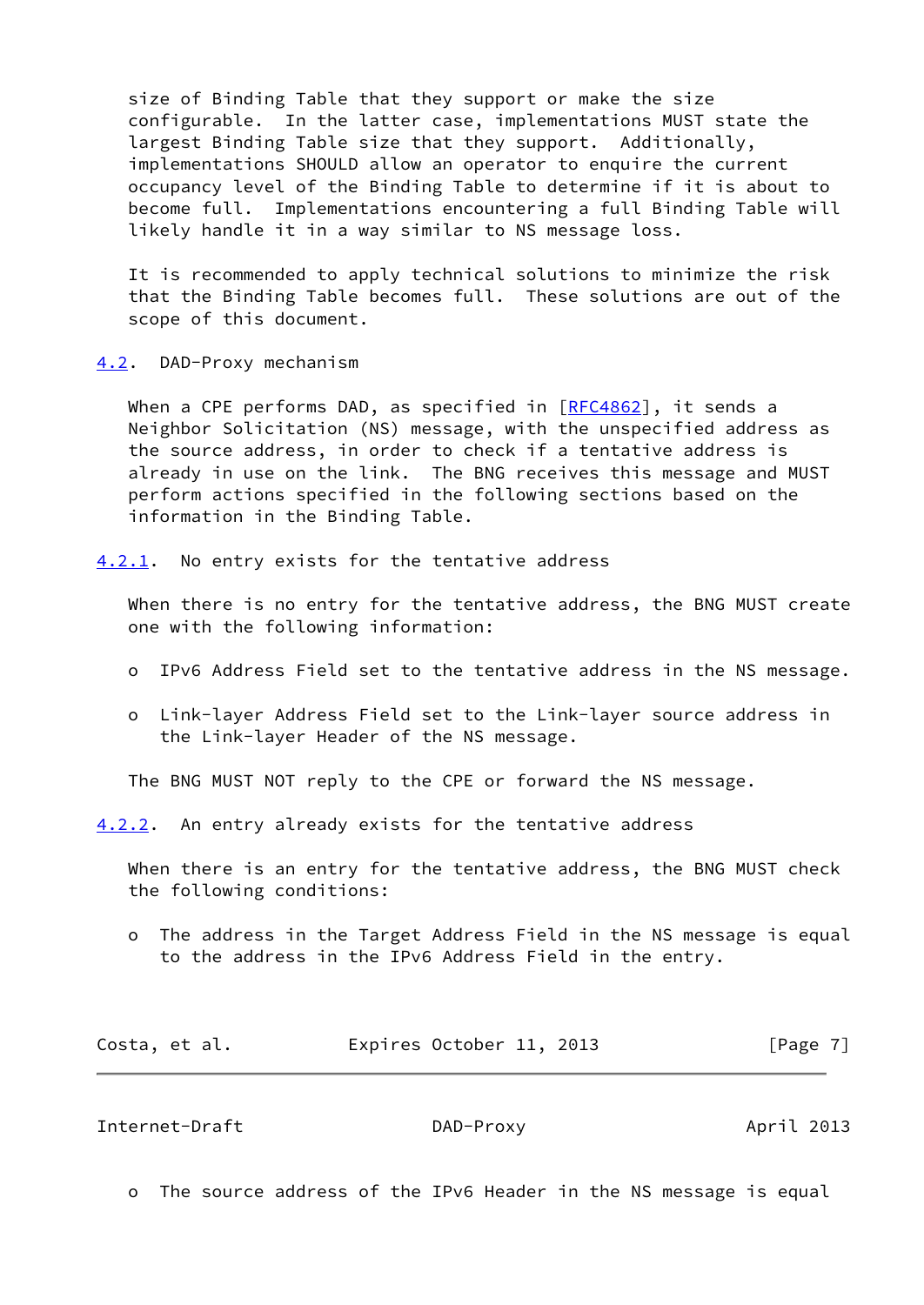to the unspecified address.

When these conditions are met and the source address of the Link- Layer Header in the NS message is equal to the address in the Link- Layer Address Field in the entry, that means the CPE is still performing DAD for this address. The BNG MUST NOT reply to the CPE or forward the NS message.

 When these conditions are met and the source address of the Link- Layer Header in the NS message is not equal to the address in the Link-Layer Address Field in the entry, that means possibly another CPE performs DAD for an already owned address. The BNG then has to verify whether there is a real conflict by checking if the CPE whose IPv6 address is in the entry is still connected. In the following, we will call IPv6-CPE1 the IPv6 address of the existing entry in the Binding Table, Link-layer-CPE1 the Link-layer address of that entry and Link-layer-CPE2 the Link-layer address of the CPE which is performing DAD, which is different from Link-layer-CPE1.

 The BNG MUST check if the potential address conflict is real. In particular:

- o If IPv6-CPE1 is in the Neighbor Cache and it is associated with Link-layer-CPE1, the reachability of IPv6-CPE1 MUST be confirmed as explained in **Section 4.2.3**.
- o If IPv6-CPE1 is in the Neighbor Cache, but in this cache it is associated with another Link-layer address than Link-layer-CPE1, that means that there is possibly a conflict with another CPE, but that CPE did not perform DAD. This situation is out of the scope of this document, since one assumption made above is that all the nodes of a point-to-multipoint domain (except the DAD proxy itself) perform DAD.
- o If IPv6-CPE1 is not in the Neighbor Cache, then the BNG MUST create a new entry based on the information of the entry in the Binding Table. This step is necessary in order to trigger the reachibility check as explained in [Section 4.2.3.](#page-9-1) The entry in the Neighbor Cache MUST be created based on the algorithm defined in section [7.3.3 of \[RFC4861\],](https://datatracker.ietf.org/doc/pdf/rfc4861#section-7.3.3) in particular by considering the case as if a packet other than a solicited Neighbor Advertisement was received from IPv6-CPE1. That means that the new entry of the Neighbor Cache MUST contain the following information:
	- \* IPv6 address: IPv6-CPE1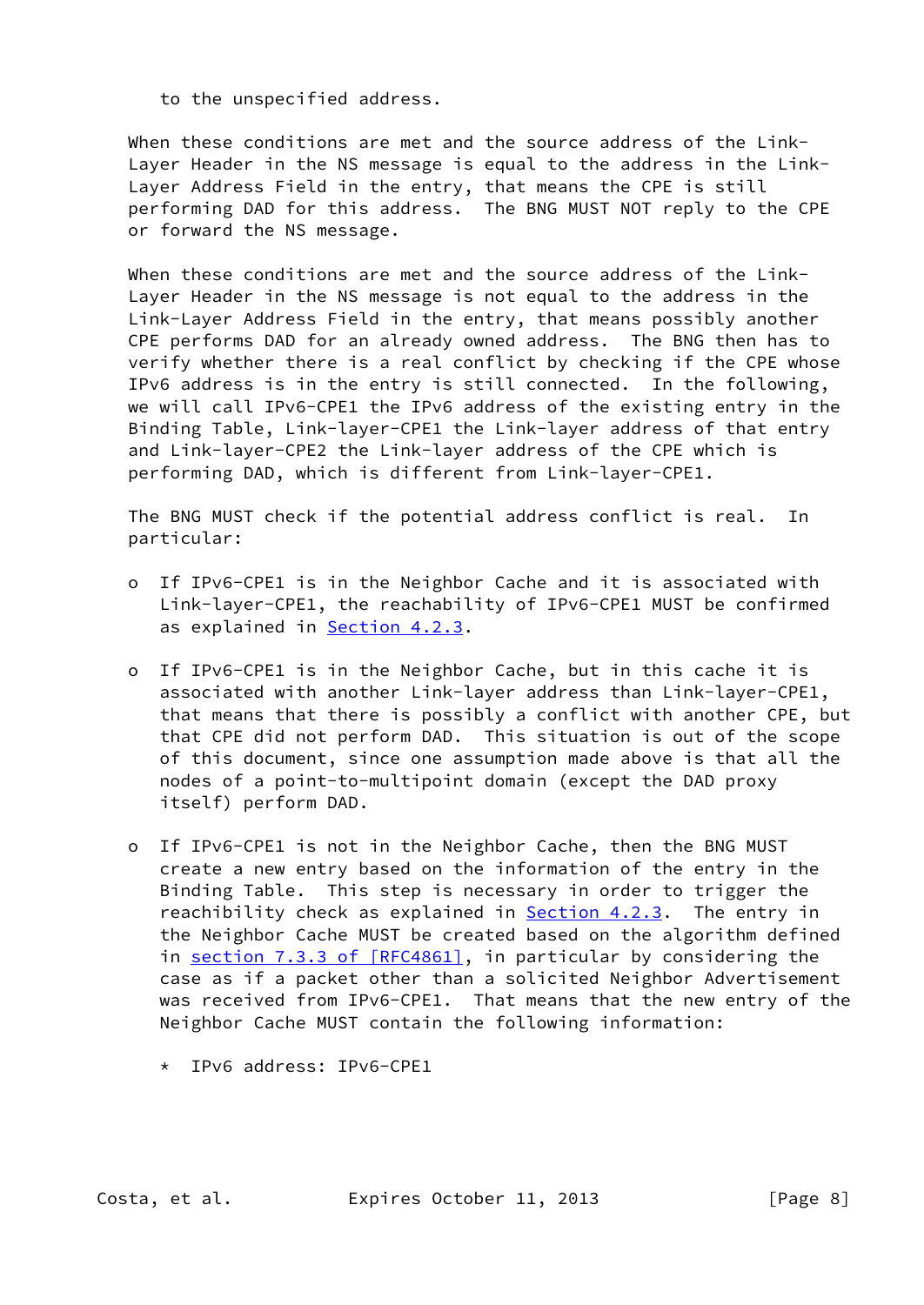- <span id="page-9-0"></span>\* Link-layer address: Link-layer-CPE1
- \* State: STALE

 Then the reachability of IPv6-CPE1 MUST be confirmed as soon as possible following the procedure explained in [section 4.2.3](#page-9-1).

<span id="page-9-1"></span>[4.2.3](#page-9-1). Confirmation of reachability to check the validity of the conflict

 Given that the IPv6-CPE1 is in an entry of the Neighbor Cache, the reachability of IPv6-CPE1 is checked by using the NUD (Neighbor Unreachibility Detection) mechanism described in section [7.3.1 of](https://datatracker.ietf.org/doc/pdf/rfc4861#section-7.3.1) [RFC4861]. This mechanism MUST be triggered as if a packet has to be sent to IPv6-CPE1. Note that in some cases this mechanism does not do anything, for instance if the state of the entry is REACHABLE and a positive confirmation was received recently that the forward path to the IPv6-CPE1 was functioning properly (see [RFC 4861](https://datatracker.ietf.org/doc/pdf/rfc4861) for more details).

 Next, the behavior of the BNG depends on the result of the NUD process, as explained in the following sections.

<span id="page-9-2"></span>[4.2.3.1](#page-9-2). The result of the NUD process is negative

 If the result of the NUD process is negative (i.e. if this process removes IPv6-CPE1 from the Neighbor Cache), that means that the potential conflict is not real.

 The conflicting entry in the Binding Table (Link-layer-CPE1) is deleted and it is replaced by a new entry with the same IPv6 address, but the Link-layer address of the CPE which is performing DAD (Link layer-CPE2), as explained in **Section 4.2.1**.

<span id="page-9-3"></span>[4.2.3.2](#page-9-3). The result of the NUD process is positive

 If the result of the NUD process is positive (i.e. if after this process the state of IPv6-CPE1 is REACHABLE), that means that the potential conflict is real.

 As shown in Figure 2, the BNG MUST reply to CPE that is performing DAD (CPE2 in Figure 1) with a NA message which has the following format:

Layer 2 Header Fields: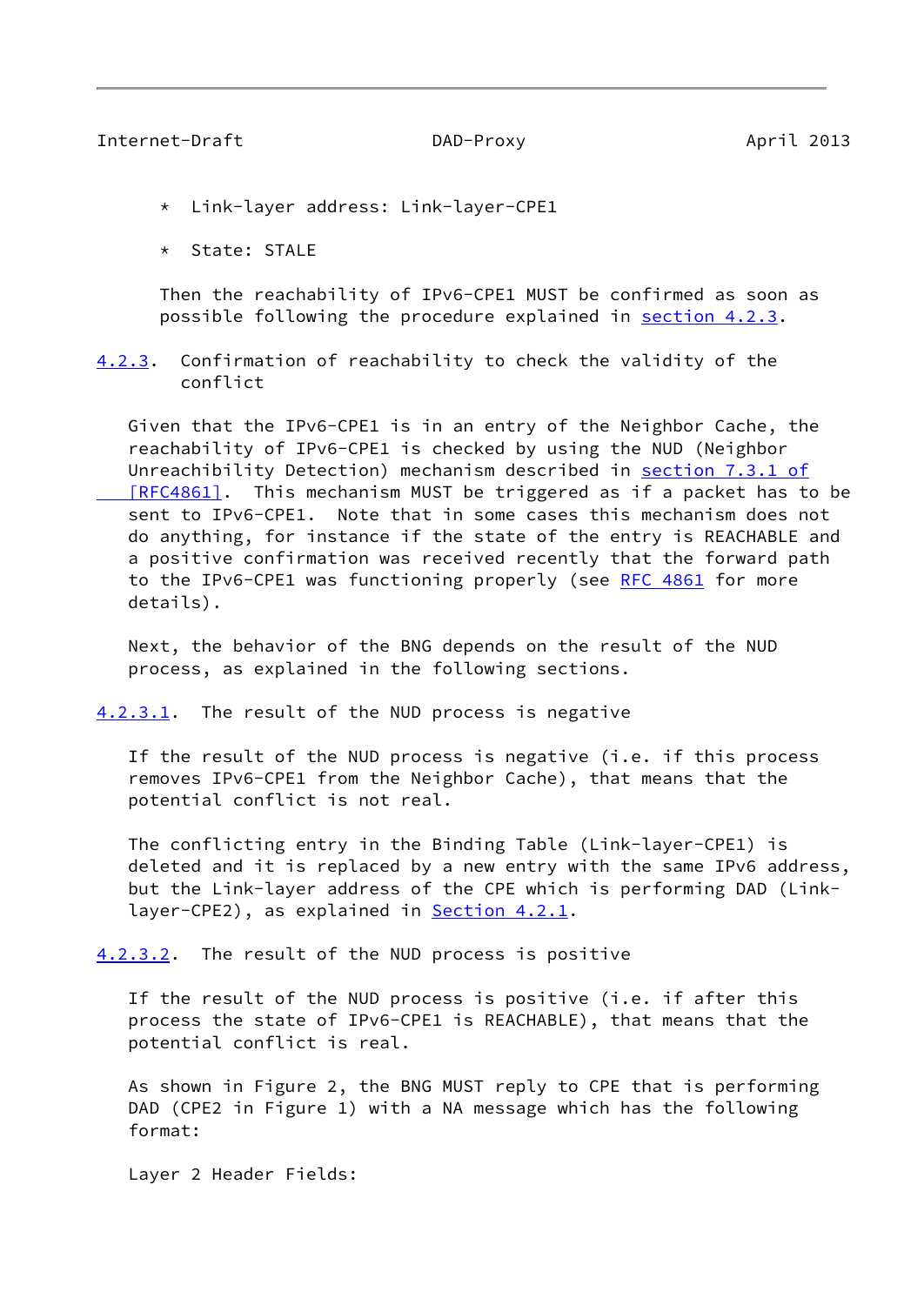Internet-Draft DAD-Proxy April 2013

Source Address

 The Link-layer address of the interface on which the BNG received the NS message.

Destination Address

 The source address in the Layer 2 Header of the NS message received by the BNG (i.e. Link-layer-CPE2)

IPv6 Header Fields:

 Source Address An address assigned to the interface from which the advertisement is sent.

 Destination Address The all-nodes multicast address.

ICMPv6 Fields:

 Target Address The tentative address already used (i.e. IPv6-CPE1).

Target Link-layer address

 The Link-layer address of the interface on which the BNG received the NS message.

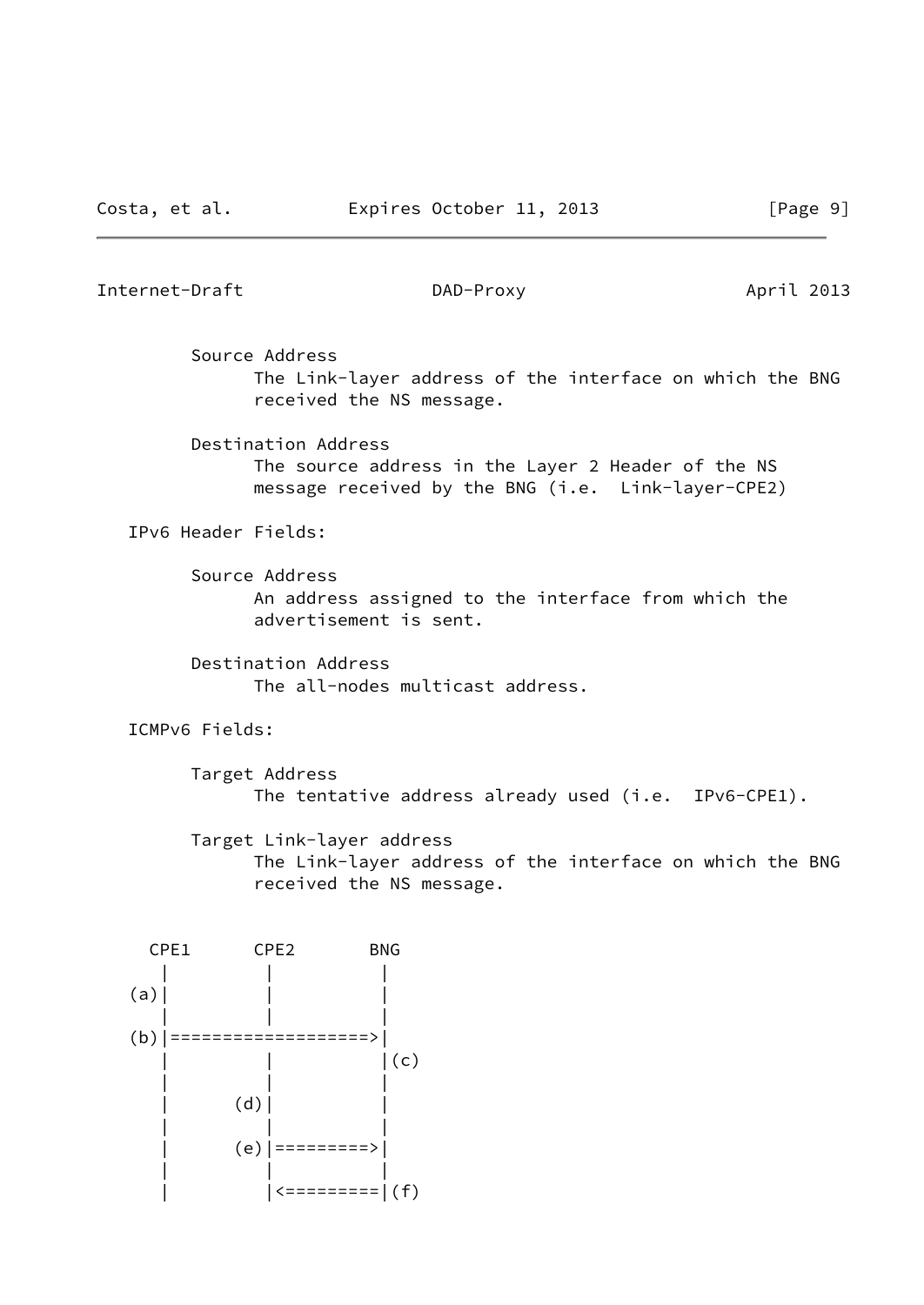$\|$ 

(a) CPE1 generated a tentative address

(b) CPE1 performs DAD for this one

(c) BNG updates its Binding Table

(d) CPE2 generates a same tentative address

- (e) CPE2 performs DAD for this one
- (f) BNG informs CPE2 that DAD fails

| Costa, et al. | Expires October 11, 2013 |  | [Page 10] |  |
|---------------|--------------------------|--|-----------|--|
|               |                          |  |           |  |

<span id="page-11-1"></span>Internet-Draft DAD-Proxy April 2013

# Figure 2

 The BNG and the CPE MUST support the Unicast Transmission on Link- layer of IPv6 Multicast Messages [\[RFC6085](https://datatracker.ietf.org/doc/pdf/rfc6085)], to be able, respectively, to generate and to process such a packet format.

# <span id="page-11-0"></span>[5](#page-11-0). Manageability Considerations

 The BNG SHOULD support a mechanism to log and emit alarms whenever a duplication of IPv6 addresses is detected by the DAD-Proxy function. Moreover, the BNG SHOULD implement a function to allow an operator to access logs and to see the current entries in the Binding Table. The management of access rights to get this information is out of the scope of this document.

<span id="page-11-2"></span>[6](#page-11-2). IANA Considerations

No new options or messages are defined in this document.

- <span id="page-11-3"></span>[7](#page-11-3). Security Considerations
- <span id="page-11-4"></span>[7.1](#page-11-4). Interoperability with SEND

 The mechanism described in this document will not interoperate with SEcure Neighbor Discovery (SEND) [\[RFC3971](https://datatracker.ietf.org/doc/pdf/rfc3971)]. This is due to the BNG not owning the private key associated with the Cryptographically Generated Address (CGA) [\[RFC3972](https://datatracker.ietf.org/doc/pdf/rfc3972)] needed to correctly sign the proxied ND messages [\[RFC5909](https://datatracker.ietf.org/doc/pdf/rfc5909)].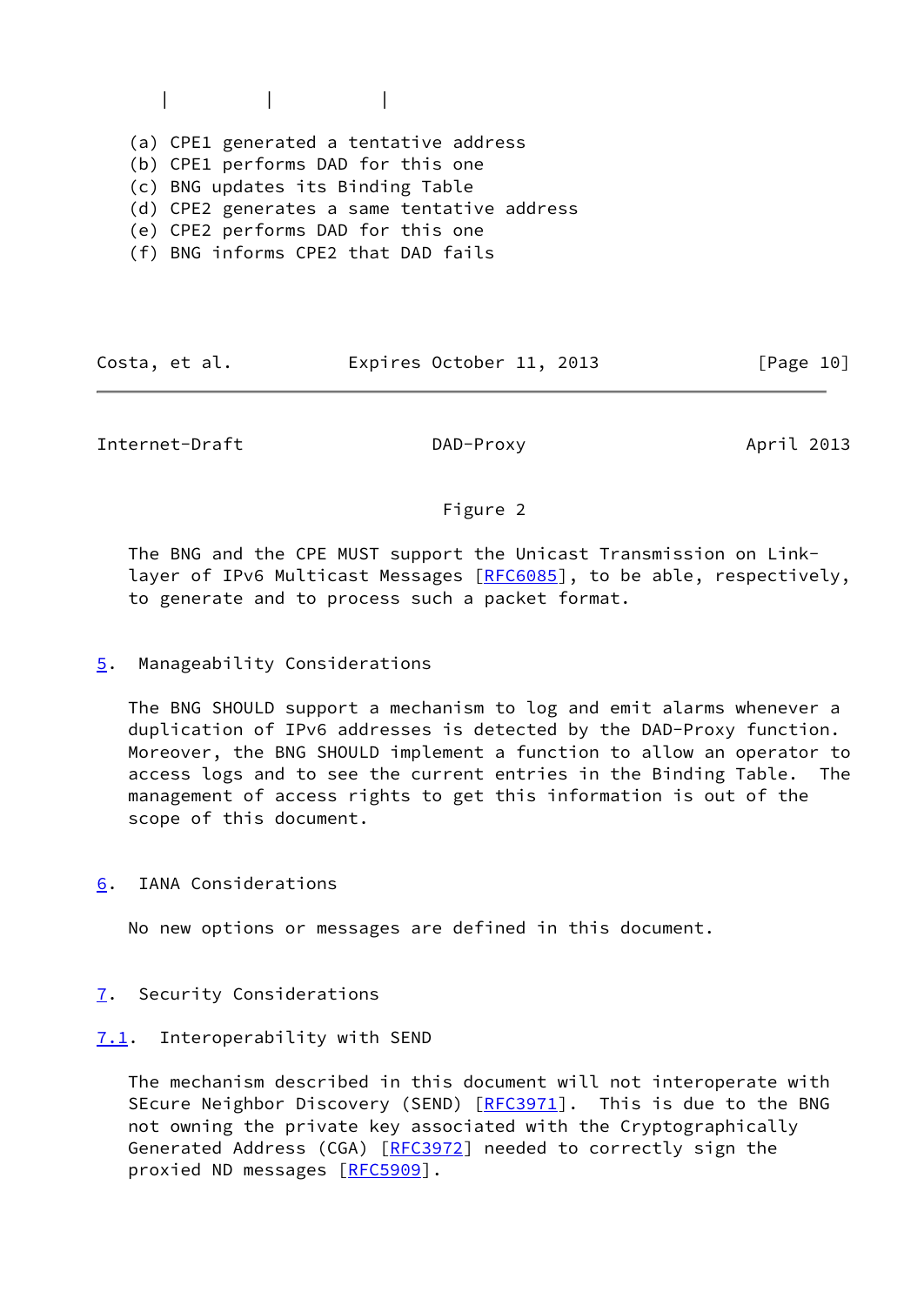Secure Proxy ND Support for SEND [\[RFC6496](https://datatracker.ietf.org/doc/pdf/rfc6496)] has been specified to address this limitation, and SHOULD be implemented and used on the BNG and the CPEs.

### <span id="page-12-0"></span>[7.2](#page-12-0). IP source address spoofing protection

 To ensure protection against IP source address spoofing in data packets, this proposal can be used in combinaison with Source Address Validation Improvement (SAVI) mechanisms [\[RFC6620](https://datatracker.ietf.org/doc/pdf/rfc6620)] [\[I-D.ietf-savi-send\]](#page-13-2) [\[I-D.ietf-savi-mix\]](#page-13-3).

 If so, the SAVI device is the BNG and the Binding Anchor for a CPE is its MAC address, which is assumed to be unique in this document (cf. [Section 1](#page-2-0)).

| Costa, et al. | Expires October 11, 2013 |  | [Page 11] |  |
|---------------|--------------------------|--|-----------|--|
|               |                          |  |           |  |

<span id="page-12-2"></span>Internet-Draft DAD-Proxy April 2013

# <span id="page-12-1"></span>[8](#page-12-1). Acknowledgments

 The authors would like to thank Alan Kavanagh, Wojciech Dec, Suresh Krishnan and Tassos Chatzithomaoglou for their comments. The authors would like also to thank the IETF 6man WG members and the BBF community for their support.

# <span id="page-12-3"></span>[9](#page-12-3). References

<span id="page-12-4"></span>[9.1](#page-12-4). Normative References

- [RFC2119] Bradner, S., "Key words for use in RFCs to Indicate Requirement Levels", [BCP 14](https://datatracker.ietf.org/doc/pdf/bcp14), [RFC 2119](https://datatracker.ietf.org/doc/pdf/rfc2119), March 1997.
- [RFC4861] Narten, T., Nordmark, E., Simpson, W., and H. Soliman, "Neighbor Discovery for IP version 6 (IPv6)", [RFC 4861](https://datatracker.ietf.org/doc/pdf/rfc4861), September 2007.
- [RFC4862] Thomson, S., Narten, T., and T. Jinmei, "IPv6 Stateless Address Autoconfiguration", [RFC 4862,](https://datatracker.ietf.org/doc/pdf/rfc4862) September 2007.
- [RFC6085] Gundavelli, S., Townsley, M., Troan, O., and W. Dec, "Address Mapping of IPv6 Multicast Packets on Ethernet", [RFC 6085,](https://datatracker.ietf.org/doc/pdf/rfc6085) January 2011.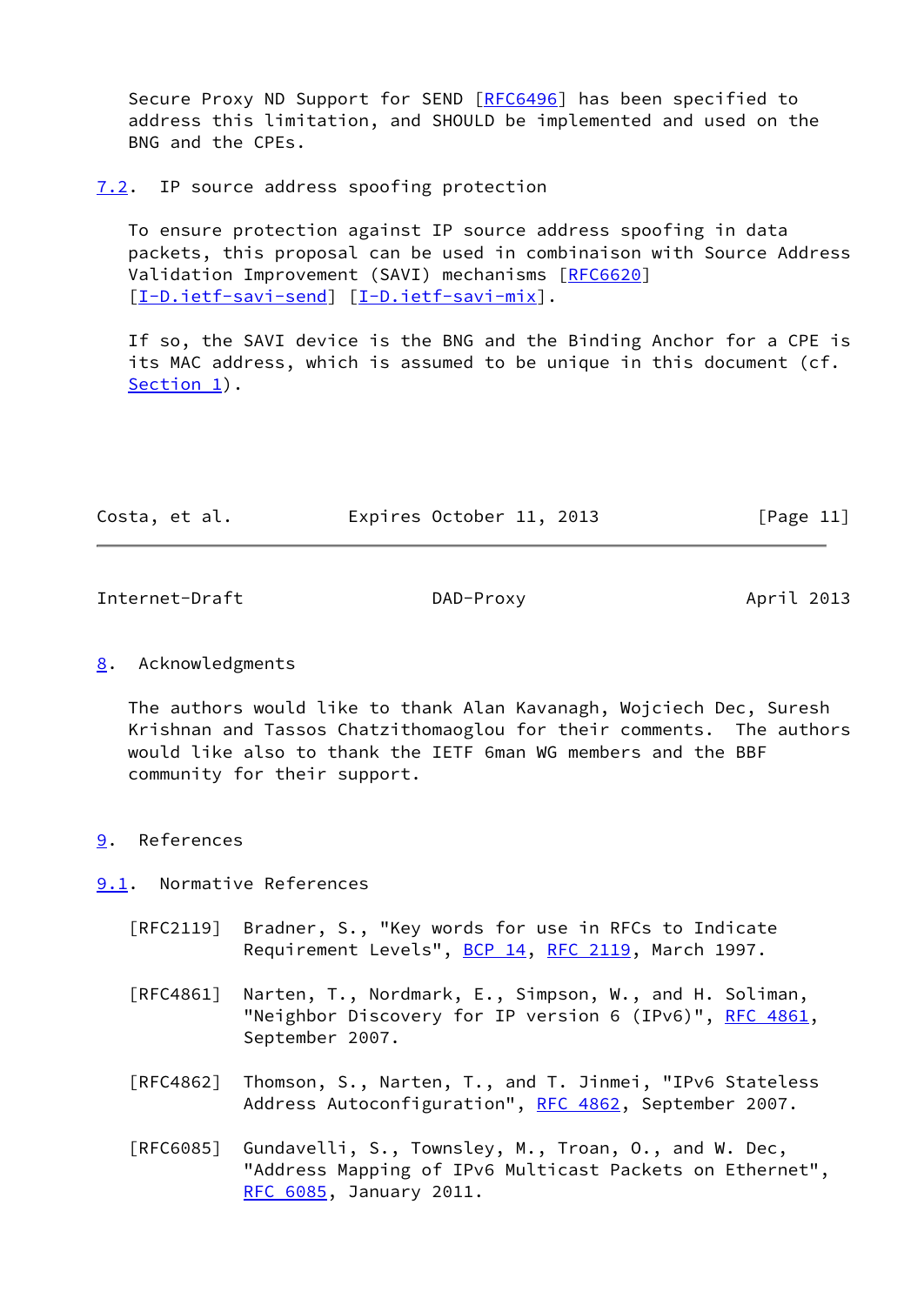### <span id="page-13-0"></span>[9.2](#page-13-0). Informative References

### <span id="page-13-3"></span>[I-D.ietf-savi-mix]

 Bi, J., Yao, G., Halpern, J., and E. Levy-Abegnoli, "SAVI for Mixed Address Assignment Methods Scenario", [draft-ietf-savi-mix-03](https://datatracker.ietf.org/doc/pdf/draft-ietf-savi-mix-03) (work in progress), November 2012.

### <span id="page-13-2"></span>[I-D.ietf-savi-send]

 Bagnulo, M. and A. Garcia-Martinez, "SEND-based Source- Address Validation Implementation", [draft-ietf-savi-send-09](https://datatracker.ietf.org/doc/pdf/draft-ietf-savi-send-09) (work in progress), April 2013.

- [RFC3971] Arkko, J., Kempf, J., Zill, B., and P. Nikander, "SEcure Neighbor Discovery (SEND)", [RFC 3971,](https://datatracker.ietf.org/doc/pdf/rfc3971) March 2005.
- [RFC3972] Aura, T., "Cryptographically Generated Addresses (CGA)", [RFC 3972,](https://datatracker.ietf.org/doc/pdf/rfc3972) March 2005.
- [RFC4389] Thaler, D., Talwar, M., and C. Patel, "Neighbor Discovery Proxies (ND Proxy)", [RFC 4389](https://datatracker.ietf.org/doc/pdf/rfc4389), April 2006.
- [RFC5072] S.Varada, Haskins, D., and E. Allen, "IP Version 6 over
- Costa, et al. Expires October 11, 2013 [Page 12]

<span id="page-13-1"></span>Internet-Draft DAD-Proxy DAD-Proxy April 2013

PPP", [RFC 5072](https://datatracker.ietf.org/doc/pdf/rfc5072), September 2007.

- [RFC5909] Combes, J-M., Krishnan, S., and G. Daley, "Securing Neighbor Discovery Proxy: Problem Statement", [RFC 5909](https://datatracker.ietf.org/doc/pdf/rfc5909), July 2010.
- [RFC6275] Perkins, C., Johnson, D., and J. Arkko, "Mobility Support in IPv6", [RFC 6275](https://datatracker.ietf.org/doc/pdf/rfc6275), July 2011.
- [RFC6496] Krishnan, S., Laganier, J., Bonola, M., and A. Garcia- Martinez, "Secure Proxy ND Support for SEcure Neighbor Discovery (SEND)", [RFC 6496](https://datatracker.ietf.org/doc/pdf/rfc6496), February 2012.
- [RFC6620] Nordmark, E., Bagnulo, M., and E. Levy-Abegnoli, "FCFS SAVI: First-Come, First-Served Source Address Validation Improvement for Locally Assigned IPv6 Addresses", [RFC 6620,](https://datatracker.ietf.org/doc/pdf/rfc6620) May 2012.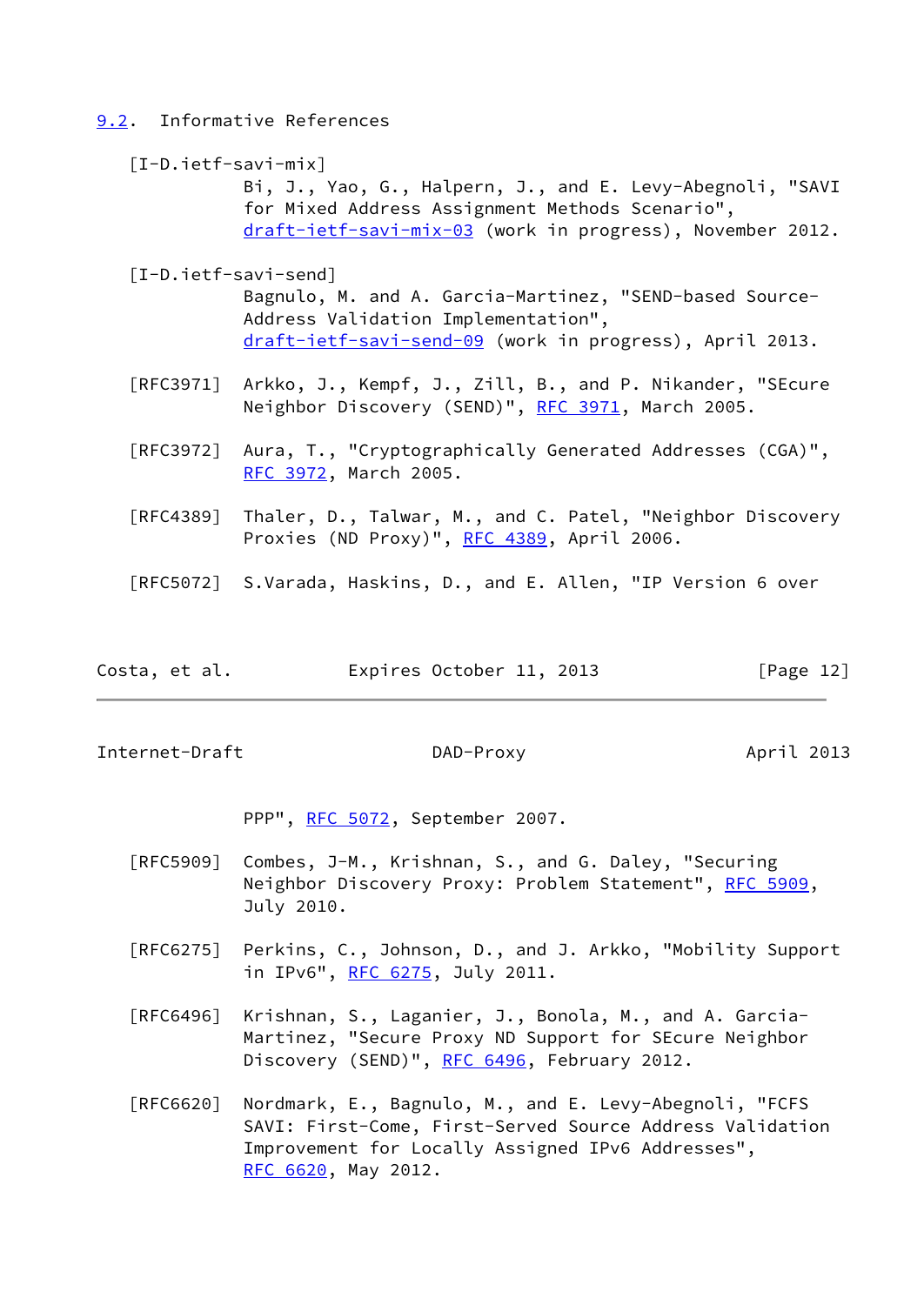[RFC6775] Shelby, Z., Chakrabarti, S., Nordmark, E., and C. Bormann, "Neighbor Discovery Optimization for IPv6 over Low-Power Wireless Personal Area Networks (6LoWPANs)", [RFC 6775](https://datatracker.ietf.org/doc/pdf/rfc6775), November 2012.

<span id="page-14-0"></span>[Appendix A.](#page-14-0) DAD Proxy state machine

 This appendix, informative, contains a summary (cf. Table 1) of the actions done by the BNG when it receives a DAD based NS (DAD-NS) message. The tentative address in this message is IPv6-CPE1 and the associated Link-layer address is Link-layer-CPE2. The actions are precisely specified in **[Section 4.2](#page-7-0)**.

Costa, et al. Expires October 11, 2013 [Page 13]

Internet-Draft DAD-Proxy DAD-Proxy April 2013

| Event                           | Check                                                | Action                                                                                        | New event         |
|---------------------------------|------------------------------------------------------|-----------------------------------------------------------------------------------------------|-------------------|
| DAD-NS<br>message<br>reception. | o No entry for<br>IPv6-CPE1 in the<br>Binding Table. | Create an entry<br>  for IPv6-CPE1<br>bound to<br>Link-layer-CPE2<br>in the Binding<br>Table. |                   |
|                                 | o Entry for<br>IPv6-CPE1 in the                      |                                                                                               | Existing<br>entry |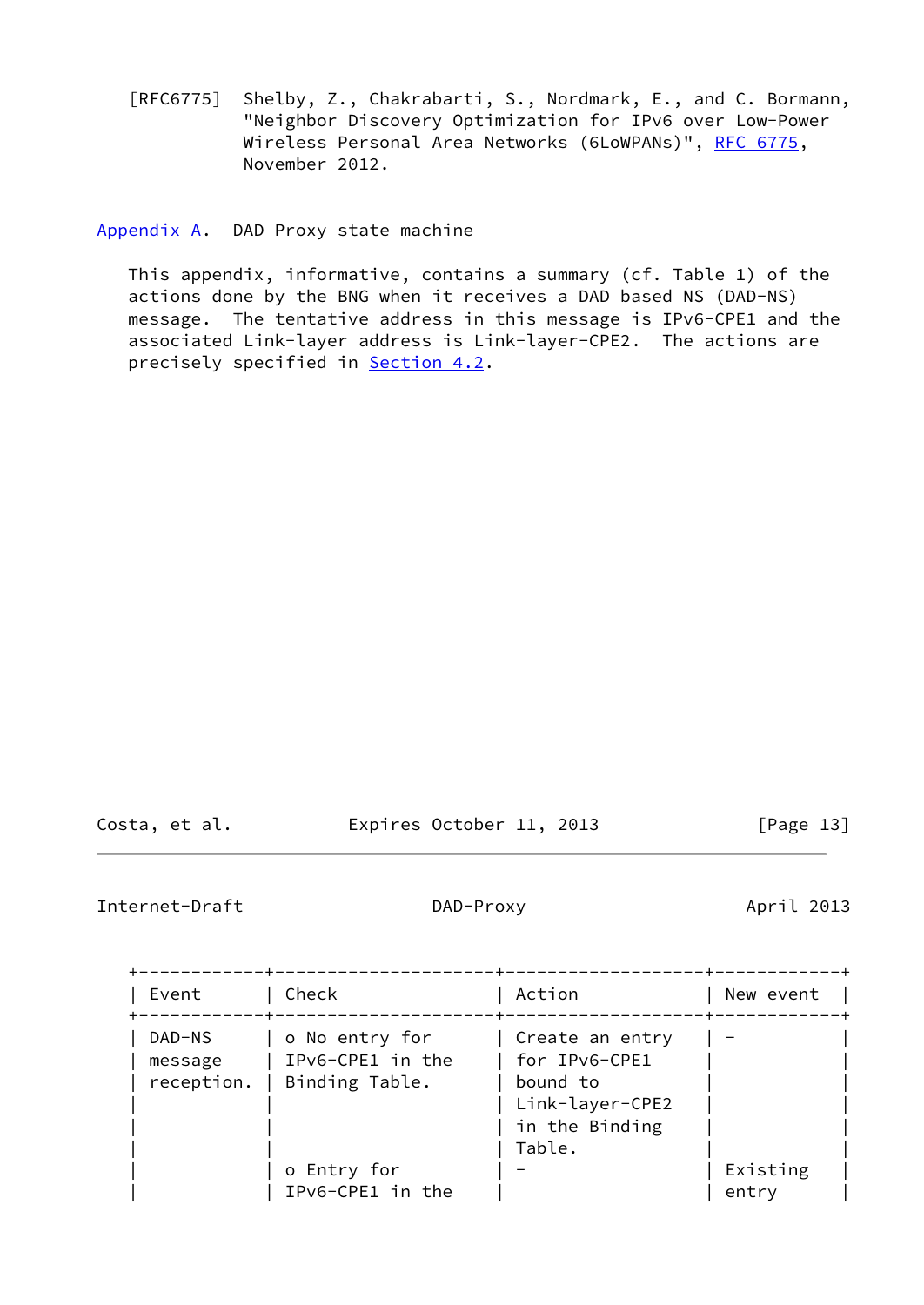| Existing  |            | Binding Table.<br>o Link-layer-CPE2       |                                |            |
|-----------|------------|-------------------------------------------|--------------------------------|------------|
| entry     |            | bound to IPv6-CPE1                        |                                |            |
|           |            | in the Binding                            |                                |            |
|           |            | Table.                                    |                                |            |
|           |            | o Another                                 |                                | Conflict?  |
|           |            | Link-layer address,                       |                                |            |
|           |            | Link-layer-CPE1,                          |                                |            |
|           |            | bound to IPv6-CPE1                        |                                |            |
|           |            | in the Binding                            |                                |            |
|           |            | Table.                                    |                                |            |
| Conflict? |            | o IPv6-CPE1                               |                                | Reachable? |
|           |            | associated to                             |                                |            |
|           |            | Link-layer-CPE1 in<br>the Neighbor Cache. |                                |            |
|           |            | o IPv6-CPE1                               | Out of scope.                  |            |
|           |            | associated to                             |                                |            |
|           |            | another Link-layer                        |                                |            |
|           |            | address than                              |                                |            |
|           |            | Link-layer-CPE1 in                        |                                |            |
|           |            | the Neighbor Cache.                       |                                |            |
|           |            | o IPv6-CPE1 is not                        | Create an entry                | Reachable? |
|           |            | in the Neighbor                           | for IPv6-CPE1                  |            |
|           |            | Cache.                                    | associated to                  |            |
|           |            |                                           | Link-layer-CPE1                |            |
|           |            |                                           | in the Neighbor                |            |
|           |            |                                           | Cache.                         |            |
|           | Reachable? | o NUD process is                          | IPv6-CPE2 is                   |            |
|           |            | negative.                                 | bound to                       |            |
|           |            |                                           | Link-layer-CPE2,<br>instead to |            |
|           |            |                                           | Link-layer-CPE1,               |            |
|           |            |                                           | in the Binding                 |            |
|           |            |                                           | Table.                         |            |
|           |            | o NUD process is                          | A NA message is                |            |
|           |            | positive.                                 | sent.                          |            |
|           |            |                                           |                                |            |

Costa, et al. **Expires October 11, 2013** [Page 14]

 $\overline{\phantom{0}}$ 

<span id="page-15-0"></span>Internet-Draft DAD-Proxy DAD-Proxy April 2013

Table 1